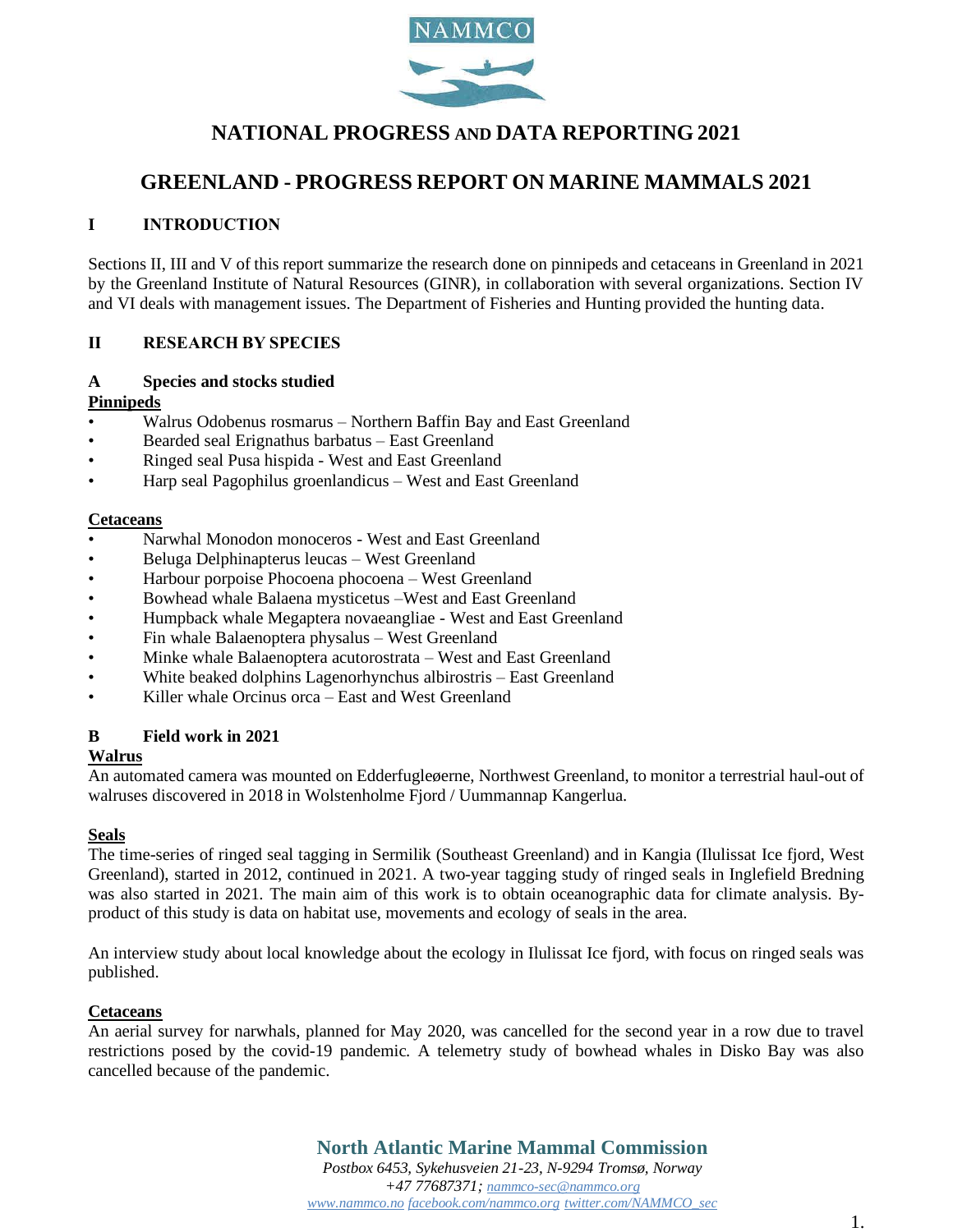In 2021, as in previous years, hunters from Qeqertarsuaq (West Greenland) collected biopsies of bowhead whales during spring in Disko Bay.

Collection of identification pictures taken by the public of humpback whale flukes continued throughout 2021.

Hunters from Qaanaaq (Northwest Greenland), Ittoqqortoormiit and Tasiilaq (East Greenland) were interviewed about their knowledge and experience regarding killer whales. Tissue samples were also secured from two killer whales in Ittoqqortoormiit (East Greenland) and one in Nuuk (West Greenland).

Tissue samples from belugas bycaught in Ittoqqortoormiit were acquired from hunters.

As every year, hunters sent samples from harvest of large cetaceans: humpback whales, fin whales, bowhead whales and minke whales.

## **C Laboratory work in 2021**

Laboratory work carried in 2019 included the analysis of stomach samples from seals and fish from Ilulissat (GINR and university of Aarhus), as well as genetic analyses of bowhead whales from Disko Bay (University of Oslo), genetic analysis of belugas and narwhals (University of Copenhagen) and chemical analysis on narwhal tusks (multiple locations).

Sound recordings from moorings in West and East Greenland were analysed for estimates of background noise and seasonal occurrence of marine mammals, as well as monitoring of seismic exploration.

## **D Other studies in 2021**

A number of desktop studies were carried out during 2021, including analysis of catch statistics for a number of species and assessments of narwhal for scientific working groups under NAMMCO and of large cetaceans for the IWC. A postdoc on the effects of climate change on the distribution and movements of cetaceans started in 2021.

### **E Research results in 2021**

The majority of research results from the fieldwork of 2021 are not available yet.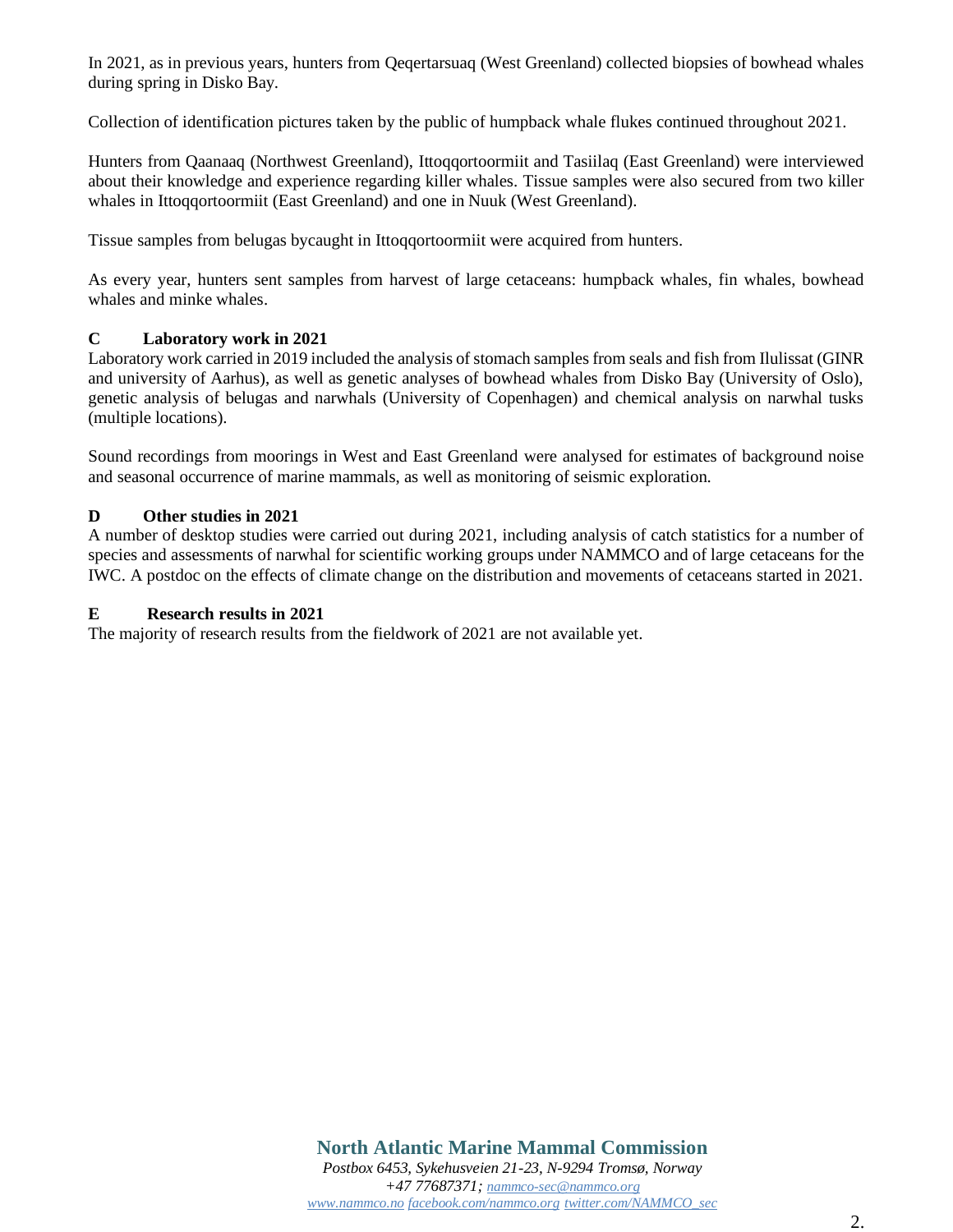## **III ONGOING (CURRENT) RESEARCH**

The automated camera monitoring the newly established walrus terrestrial haul out in Wolstenholme Fjord will be updated with new batteries in summer 2022 and the memory card will be shifted.

The time-series of ringed seal tagging in Sermilik (Southeast Greenland), Kangia (Ilulissat Ice fjord, West Greenland) and Inglefield Bredning (Qaanaaq, West Greenland) will continue in 2022.

Marine mammal surveys planned for 2022 include aerial survey for narwhals during spring off Ittoqqortoormiit that was cancelled in 2020 and 2021, a winter survey focusing on beluga, walrus and bowhead whale in West Greenland, and a summer survey for narwhals covering all management areas of East Greenland.

To better understand the oceanographic changes that are taking place off East Greenland, and to collect data on stock delineation an attempt to tag narwhals in Kangerlussuaq, (East Greenland) will be conducted in 2022.

The long-term studies of bowhead whales in Disko Bay will also continue. Work in 2022 will focus on the collection of biopsy samples for mark – recapture abundance estimates, and on satellite telemetry.

Telemetry studies of narwhals in Scoresby Sound, (East Greenland) started in 2010 and ended in 2020. If possible, the field station will be closed in 2022.

Studies of large cetaceans in Tasiilaq, (Southeast Greenland) carried out by the Climate Research Centre (GCRC) at GINR will continue in 2022.

As in previous years, collection of identification pictures taken by the public of humpback whale flukes and dorsal fins from West and East Greenland will continue.

Data on physiology and acoustics of captive belugas in USA and Iceland will be collected.

Telemetry fieldwork on harbour porpoises in Maniitsoq area, West Greenland is planned for 2022.

#### **IV ADVICE GIVEN AND MANAGEMENT MEASURES TAKEN**

Advice and quotas for cetaceans and pinnipeds in the calendar year 2021 are summarized in table 1.

#### Large cetaceans:

Quotas for large cetaceans are set by the IWC. At the IWC 67 meeting in 2018, the IWC agreed upon quotas and revised carry-over provisions for the new quota block 2019 – 2026. The IWC quotas were implemented in 2021. Greenland have decided only to follow the carry-over provision for minke whales both in West and East Greenland. Carry-over provision for other large whales will be implemented if necessary.

Small cetaceans:

The Government of Greenland sets the quotas for narwhals, with basis on user's knowledge, cultural and meat needs and recommendations from NAMMCO and JCNB. Quotas for narwhals in 2021 in Etah (Smith Sound), Melville Bay, Uummannaq and the Disko Bay (West Greenland) have been set in accordance with the advice by JCNB and NAMMCO. The quota for Etah was five animals, Melville Bay 70 animals, Uummannaq 154 animals and 97 for Disko Bay (West Greenland).

For Qaanaaq (Inglefield Bredning) the original quota of 98 was raised by 20 in the fall of 2021, resulting in a total quota of 118. The reported catch from 2021 was 91 from Inglefield Bredning, of which only one animal was caught after the quota increase, meaning the actual takes were lower than the advice.

In East Greenland there is advice from NAMMCO of 0 catches due to declining narwhal populations. The quotas at the start of 2021 were 25 narwhals for Ittoqqortoormiit, 10 for Kangerlussuaq and 5 for Tasiilaq. In the fall of 2021, the quotas were increased with 5 for Ittoqqortoormiit and 15 for Tasiilaq. There were no catches after the quota increase, and reported catches for 2021 were 2 narwhals in Ittoqqortoormiit, 11 in Kangerlussuaq and 7 in Tasiilaq.

## **North Atlantic Marine Mammal Commission**

*Postbox 6453, Sykehusveien 21-23, N-9294 Tromsø, Norway +47 77687371; [nammco-sec@nammco.org](mailto:nammco-sec@nammco.org) [www.nammco.no](http://www.nammco.no/) [facebook.com/nammco.org](http://www.facebook.com/nammco.org) [twitter.com/NAMMCO\\_sec](https://twitter.com/NAMMCO_sec)*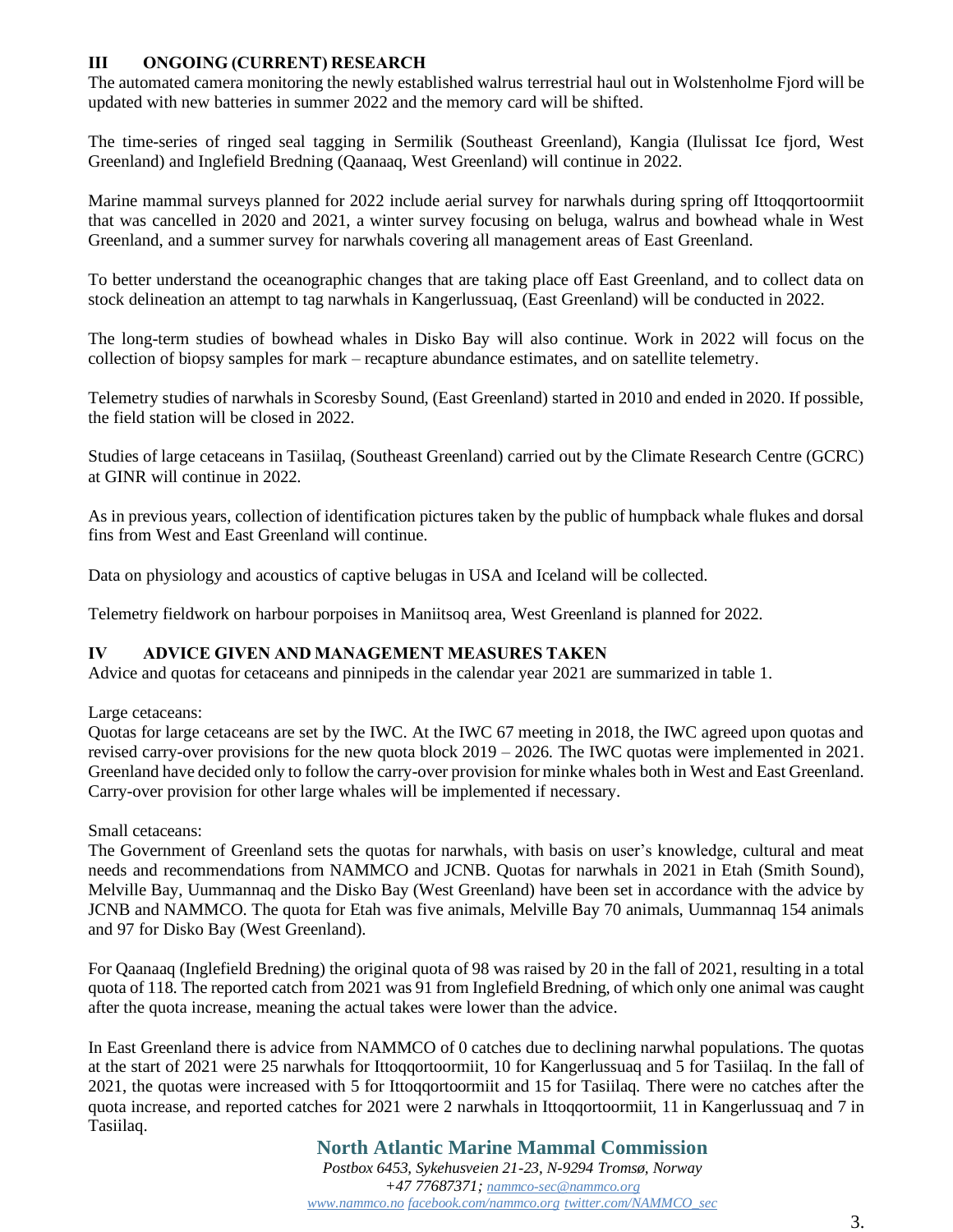The lack of narwhal catches in areas where the quotas was raised is believed to be due to the late timing of the decision, meaning that the quotas were raised after the animals had left the areas.

For belugas in West Greenland, the quotas for 2021 were in accordance with recommendations from 2020 by JCNB and NAMMCO. The only difference is the management measure taken in 2020 for Qaanaaq is still in effect, due to overharvest in 2019. The plan is to subtract 8 belugas per year until 2029.

Furthermore, Government of Greenland has decided not to follow the recommendations regarding no hunting south of 65° N and seasonal closures in other parts of West Greenland.

Regarding harbour porpoises, quota advice was received from NAMMCO in 2021, 1.869 landed harbour porpoises. This is yet to be followed. The decision from the Government of Greenland is to introduce set quotas starting from 2023, after further public hearings during 2022.

There are no quotas for pilot whale, harbour porpoise, white-sided and white-beaked dolphins and killer whales, as there is no advice from NAMMCO nor the Greenland Institute of Natural Resources on quotas. In 2013, NAMMCO recommended that Greenland should take a closer look at the accuracy of catch data for harbour porpoises and killer whales. This work has not been completed. In 2019, NAMMCO recommended caution when setting quotas for killer whales. An executive order covering the mentioned small cetaceans is underway.

#### Pinnipeds:

Walrus quotas are given by the Government of Greenland, and in 2020 and 2021, as in previous years, followed the advice from NAMMCO.

Harbour seals and grey seals are still protected, and there are no quotas for other seal species: ring seals, harp seals, hooded seals and bearded seals, as there is no advice on quotas from NAMMCO. However, all catches including struck and lost have to be reported annually through Piniarneq.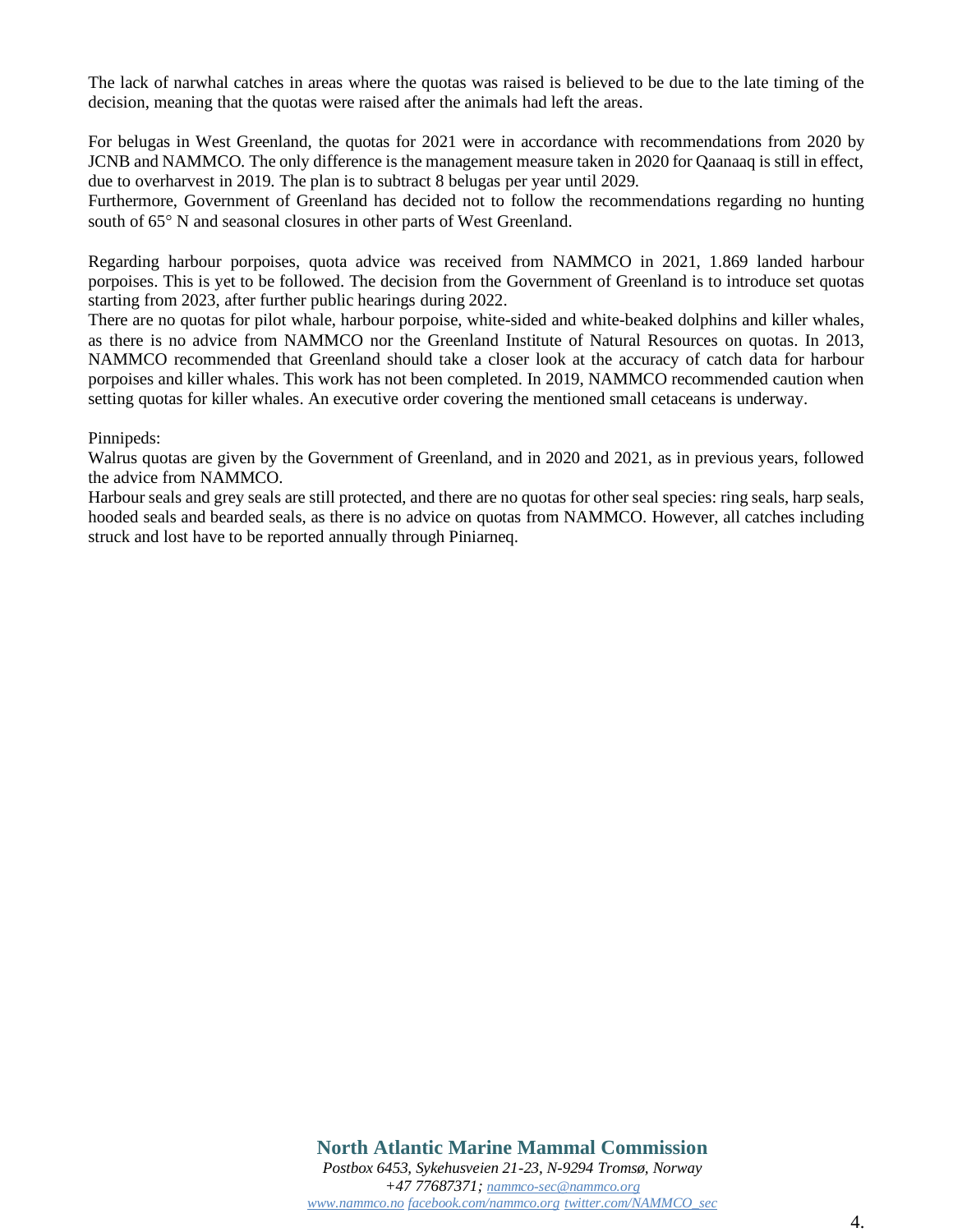

Table 1: Overview of management advice per stock and the quota or other management measures used in 2021.

| <b>Species - stock</b>                         | <b>Advisor</b>           | <b>Advice in 2021</b>                            | <b>Management measure 2021</b>                               |
|------------------------------------------------|--------------------------|--------------------------------------------------|--------------------------------------------------------------|
| Harbour seal                                   | <b>NAMMCO</b>            | Total protection                                 | Protected since 2010                                         |
| Grey seal                                      | <b>NAMMCO</b>            | Total protection                                 | Protected since 2010                                         |
| Harp seal                                      | <b>ICES/NAFO/NAMMCO</b>  | No concern                                       | No catch limit                                               |
| Hooded seal                                    | <b>ICES/NAFO/NAMMCO</b>  | No concern                                       | No catch limit                                               |
| Walrus - Baffin Bay                            | <b>NAMMCO</b>            | 85 landed animals                                | Quota of 85                                                  |
| Walrus - Davis Strait / Baffin Island          | <b>NAMMCO</b>            | 100 removals                                     | Quota of 69                                                  |
| Walrus - East Greenland                        | <b>NAMMCO</b>            | 17 landed animals                                | Quota of 17                                                  |
| Beluga - West Greenland                        | <b>JCNB &amp; NAMMCO</b> | 265 landed animals.<br>Protection south of 65°N. | Quota of 265, hunting still allowed<br>south $65^{\circ}$ N. |
| Beluga - Qaanaaq                               | <b>JCNB &amp; NAMMCO</b> | 37 landed animals                                | 29 allowed takes, due to overharvest in<br>2019.             |
| Narwhal - Etah                                 | <b>JCNB &amp; NAMMCO</b> | 5 removals                                       | Quota of 5                                                   |
| Narwhal - Inglefield Bredning                  | <b>JCNB &amp; NAMMCO</b> | 98 removals                                      | Quota of 118                                                 |
| Narwhal - Melville Bay                         | <b>JCNB &amp; NAMMCO</b> | 70 removals                                      | Quota of 70                                                  |
| Narwhal - Uummannaq                            | <b>JCNB &amp; NAMMCO</b> | 154 removals                                     | Quota of 154                                                 |
| Narwhal - Disko Bay (West Greenland)           | <b>JCNB &amp; NAMMCO</b> | 97 removals                                      | Quota of 97 <sup>i</sup>                                     |
| Narwhal - Ittoqqortoormiit                     | <b>NAMMCO</b>            | 0 catches                                        | Quota of 30                                                  |
| Narwhal - Kangerlussuaq                        | <b>NAMMCO</b>            | 0 catches                                        | Quota of 10                                                  |
| Narwhal - Tasiilaq                             | <b>NAMMCO</b>            | 0 catches                                        | Quota of 20                                                  |
| Bowhead whale - West Greenland / Arctic Canada | <b>IWC</b>               | 5 removals acceptable                            | Quota of 2                                                   |
| Humpback whale - West Greenland                | <b>IWC</b>               | 10 removals acceptable                           | Quota of 10                                                  |
| Fin whale - West Greenland                     | <b>IWC</b>               | 19 removals acceptable                           | Quota of 19                                                  |
| Minke whale - West Greenland                   | <b>IWC</b>               | 164 removals acceptable                          | Quota of 164                                                 |
| Minke whale - East Greenland                   | <b>IWC</b>               | 20 removals acceptable                           | Quota of 20                                                  |

**North Atlantic Marine Mammal Commission**

*Postbox 6453, Sykehusveien 21-23, N-9294 Tromsø, Norway*

*+47 77687371; [nammco-sec@nammco.org](mailto:nammco-sec@nammco.org)*

*[www.nammco.no](http://www.nammco.no/) [facebook.com/nammco.org](http://www.facebook.com/nammco.org) [twitter.com/NAMMCO\\_sec](https://twitter.com/NAMMCO_sec)*

<sup>i</sup> The quota in the Disko Bay area was 85, and the remaining 12 were allocated to West and Southwest Greenland.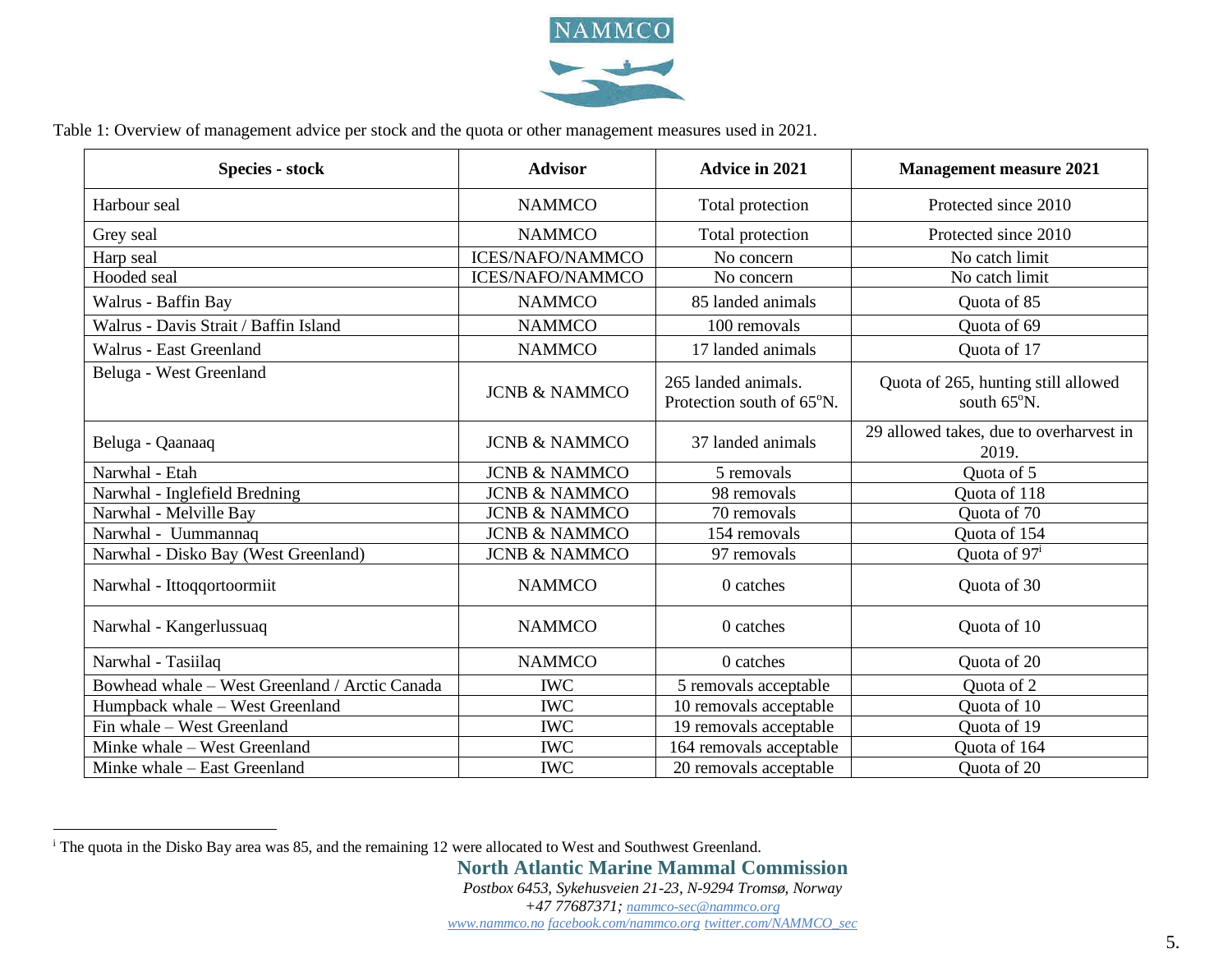# **North Atlantic Marine Mammal Commission**

*Postbox 6453, Sykehusveien 21 -23, N-9294 Tromsø, Norway +47 77687371; nammco [-sec@nammco.org](mailto:nammco-sec@nammco.org) [www.nammco.no](http://www.nammco.no/) [facebook.com/nammco.org](http://www.facebook.com/nammco.org) [twitter.com/NAMMCO\\_sec](https://twitter.com/NAMMCO_sec)*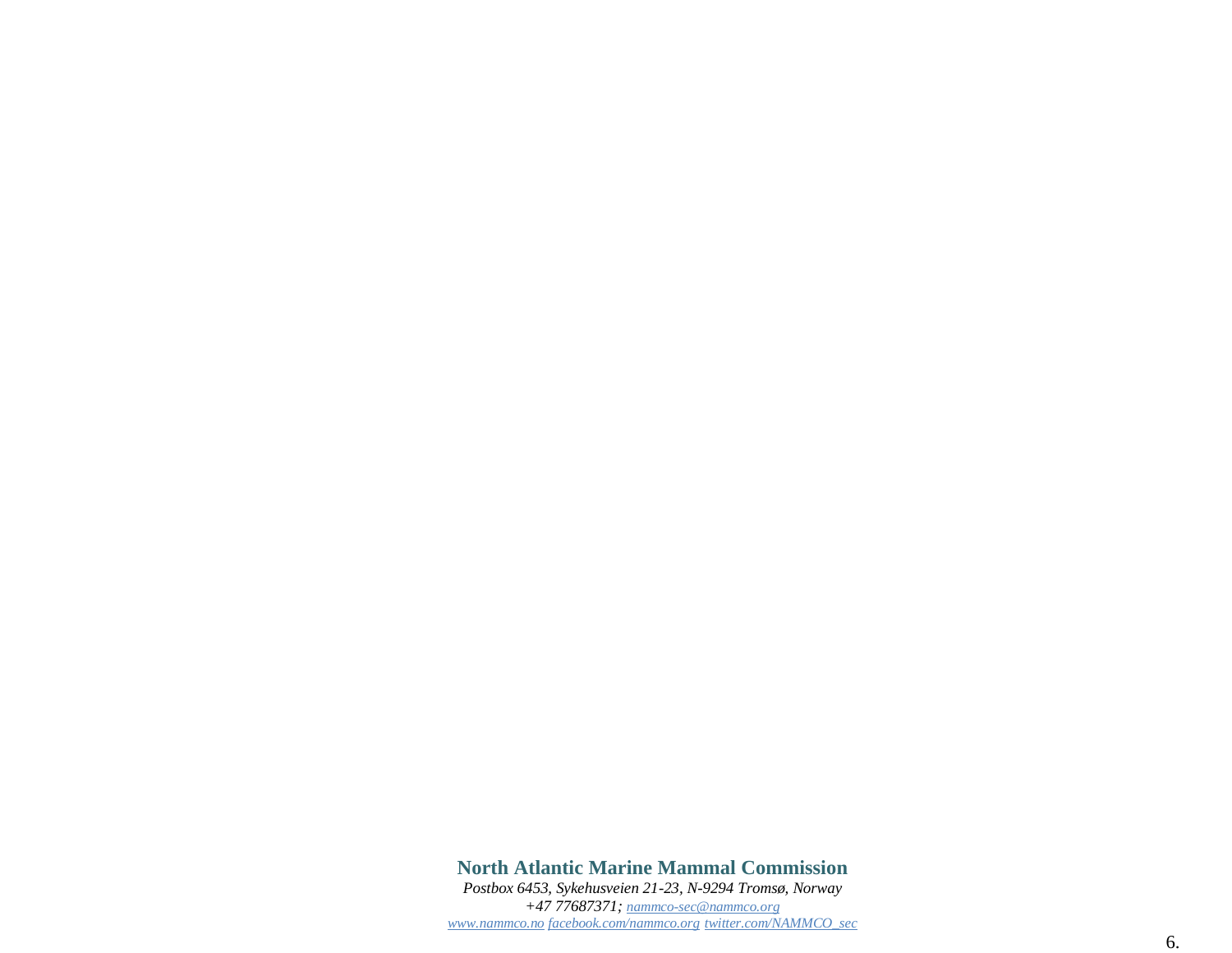

## **V PUBLICATIONS AND DOCUMENTS (INCOMPLETE)**

## **Peer reviewed**

Ames, A.E., S.B. Blackwell, O.M. Tervo, M.P. Heide-Jørgensen. (2021) Evidence of stereotyped contact call use in narwhal (*Monodon monoceros*) mother-calf communication. PLoS ONE 16(8): e0254393. [https://doi.org/10.1371/journal.](https://doi.org/10.1371/journal) Pone.0254393

Chambault, P., Fossette, S., Heide-Jørgensen, M.P., Jouannet, D., Vély, M., (2021) Predicting seasonal movements and distribution of the sperm whale using machine learning algorithms. Ecology and Evolution 00:1–14. DOI: 10.1002/ece3.7154

Citta, J.J., J. Olnes, S.R. Okkonen, K., Quakenbush, L., J.C. George, Maslowski, W., R. Osinski, M.P. Heide-Jørgensen. (2021) Influence of oceanography on bowhead whale (Balaena mysticetus) foraging in the Chukchi Sea as inferred from animal-borne instrumentation. Continental Shelf Research 224, [doi.org/10.1016/j.csr.2021.104434](https://doi.org/10.1016/j.csr.2021.104434)

Dietz R, Desforges JP, Rigét FF, Aubail A, Garde E, Ambus P, Drimmie R, Heide-Jørgensen MP, Sonne C. (2021) Analysis of narwhal tusks reveals lifelong feeding ecology and mercury exposure. Curr. Biol. 31: 1–8.

Garde E, Hansen RG (2021) Chapter 4 – Stocks, distribution and abundance. in The Atlantic Walrus. Editors: Keighley X, Olsen MT, Jordan P, Desjardins S. Academic Press:77-95.

Garde, E., O.M. Tervo, M.-H. S. Sinding, N.H. Nielsen, C. Cornett, M. P. Heide -Jørgensen. (2021) Biological parameters in a declining population of narwhals (*Monodon monoceros*) in Scoresby Sound, Southeast Greenland. *Arctic Science* 00: 1-20. doi.org/10.1139/as-2021-0009

Hamilton CD, Lydersen C, Aars J, Biuw M, Boltunov AN, Born EW, Dietz R, Folkow LP, Glazov DM, Haug T, Heide-Jørgensen MP, Kettemer LE, Laidre KL, Øien N, Nordøy ES, Rikardsen AH, Rosing-Asvid A, Semenova V, Shpak OV, Sveegaard S, Ugarte F, Wiig Ø and Kovacs KM (2021) Marine mammal hotspots in the Greenland and Barents Seas. Marine Ecology Progress Series 659: 3-28.

Heide-Jørgensen MP, Blackwell SB, Tervo OM, Samson AL, Garde E, Hansen RG, Ngô MC, Conrad AS, Trinhammer P, Schmidt HC, Sinding M-HS, Williams TM, Ditlevsen S (2021). Behavioral Response Study on Seismic Airgun and Vessel Exposures in Narwhals. Front. Mar. Sci. 8:658173.

Heide-Jørgensen MP, Hansen RG, Shpak OV. Chapter 5 - Distribution, migrations, and ecology of the Atlantic and the Okhotsk Sea Populations in The Bowhead Whale, Balaena mysticetu: Biology and Human Interactions. George JC and Thewissen JGM. 2021, 1st ed. Elsevier

Kochanowicz, Z., J Dawson, J., Halliday, W.D., Sawada, M., Copland, L., Carter., N.A., Nicoll, A., Ferguson, S.H., Heide-Jørgensen, M.P., Marcoux, M., Watt, C., Yurkowski, D.J. (2021) Using western science and Inuit knowledge to model ship-source noise exposure for cetaceans (marine mammals) in Tallurutiup Imanga (Lancaster Sound), Nunavut, Canada. Marine Policy 130.<https://doi.org/10.1016/j.marpol.2021.104557>

[Kovacs KM, Citta J, Brown T, Dietz R, Ferguson S, Harwood L, Houde M, Lea EV, Quakenbush L, Riget F,](https://www-webofscience-com.ez-grn.statsbiblioteket.dk:12048/wos/alldb/full-record/WOS:000707151100001)  [Rosing-Asvid A, Smith TG, Svetochev V, Svetocheva O, Lydersen C](https://www-webofscience-com.ez-grn.statsbiblioteket.dk:12048/wos/alldb/full-record/WOS:000707151100001) (2021) Variation in body size of ringed [seals \(Pusa hispida hispida\) across the circumpolar Arctic: evidence of morphs, ecotypes or simply extreme](https://www-webofscience-com.ez-grn.statsbiblioteket.dk:12048/wos/alldb/full-record/WOS:000707151100001)  [plasticity?](https://www-webofscience-com.ez-grn.statsbiblioteket.dk:12048/wos/alldb/full-record/WOS:000707151100001) Polar Research 40. DOI 10.33265/polar.v40.5753[.Svetocheva O,](https://www-webofscience-com.ez-grn.statsbiblioteket.dk:12048/wos/alldb/general-summary?queryJson=%5B%7B%22rowBoolean%22:null,%22rowField%22:%22AU%22,%22rowText%22:%22Svetocheva,%20Olga%22%7D%5D&eventMode=oneClickSearch) [Lydersen C](https://www-webofscience-com.ez-grn.statsbiblioteket.dk:12048/wos/alldb/general-summary?queryJson=%5B%7B%22rowBoolean%22:null,%22rowField%22:%22AU%22,%22rowText%22:%22Lydersen,%20Christian%22%7D%5D&eventMode=oneClickSearch) (2021) Variation in body size of ringed seals (Pusa hispida hispida) across the circumpolar Arctic: evidence of morphs, ecotypes or simply extreme plasticity? Polar Research 40. DOI 10.33265/polar.v40.5753.

Louis M, Skovrind M, Garde E, Heide-Jørgensen MP, Szpak P, Lorenzen ED (2021) Population-specific sex and size variation in long-term foraging ecology of belugas and narwhals. R. Soc. Open Sci. 8: 202226.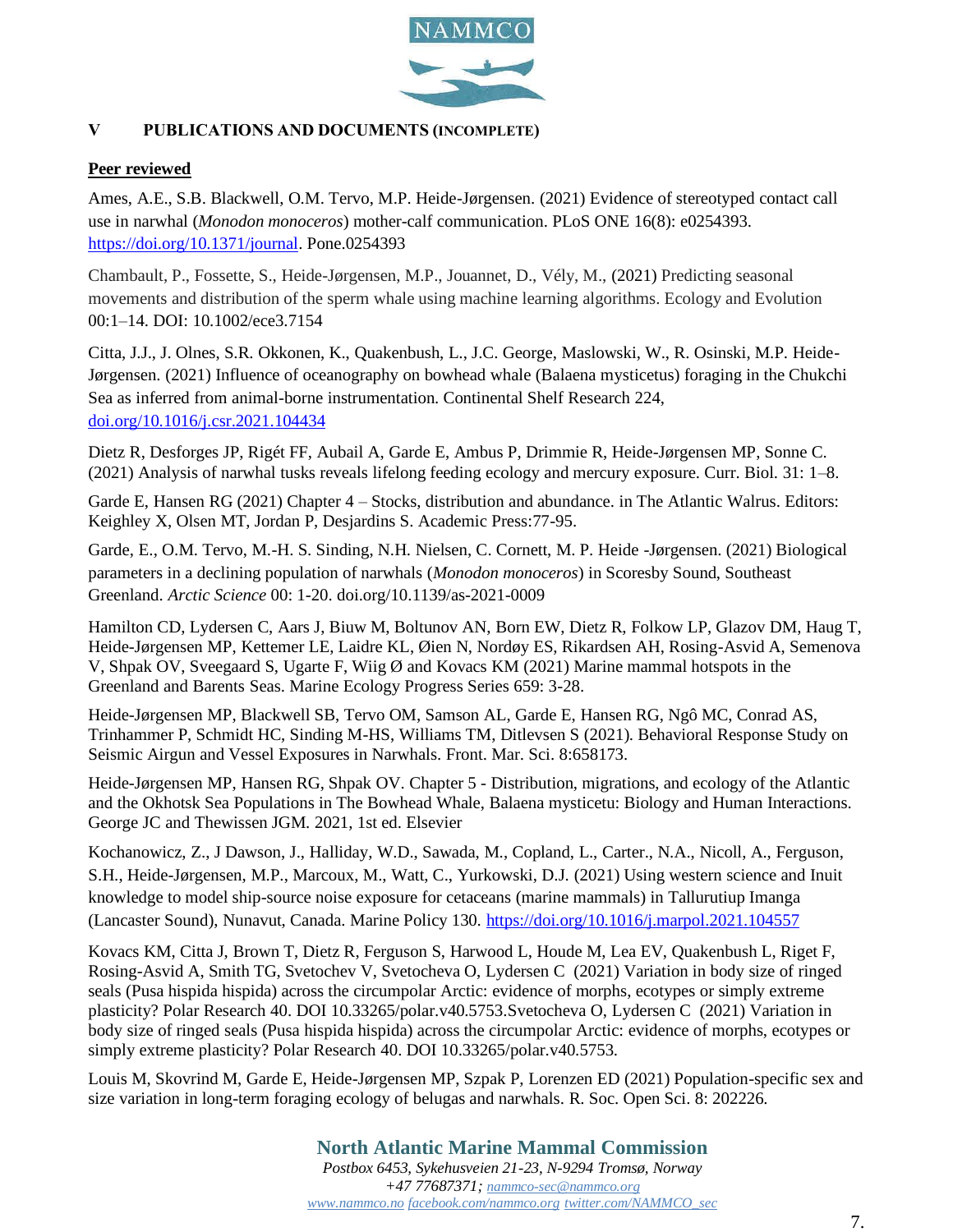Ngô MC, Selvan R, Tervo O, Heide-Jørgensen MP, and S Ditlevsen (2021) Detection of foraging behavior from accelerometer data using U-Net type convolutional networks. [Ecological Informatics](https://www.journals.elsevier.com/ecological-informatics) 62, 101275, <https://doi.org/10.1016/j.ecoinf.2021.101275>

Olsen MT, Nielsen NH, Biard V, Teilmann J, Ngô MC, Víkingsson G, Gunnlaugsson T, Stenson G, Lawson J, Lah L, Tiedemann R and Heide-Jørgensen MP (2021) Genetic and behavioural data confirm the existence of a distinct harbour porpoise ecotype in West Greenland. Ecological Genetics and Genomics 22. <https://doi.org/10.1016/j.egg.2021.100108>

Skovrind M, Louis M, Westbury MV, Garilao C, Kaschner K, Castruita JAS, Gopalakrishnan S, Knudsen SW, Haile JS, Dalén L, Meschersky, I.G., Shpak, O.V., Glazov, D.M., Rozhnov, V.V., Litovka, D.I., Krasnova, V.V., Chernetsky, A.D., Lydersen, C., Kovacs, K.M., Heide-Jørgensen, M.P.**,** Postma, L., Ferguson, S.H., Lorenzen, E.D. (2021) Circumpolar phylogeography and demographic history of beluga whales reflect past climatic fluctuations Molecular Ecology 00:1–17. DOI: 10.1111/mec.15915

Spaan KM, [van Noordenburg C,](https://www-webofscience-com.ez-grn.statsbiblioteket.dk:12048/wos/alldb/general-summary?queryJson=%5B%7B%22rowBoolean%22:null,%22rowField%22:%22AU%22,%22rowText%22:%22van%20Noordenburg,%20Carmen%22%7D%5D&eventMode=oneClickSearch) [Plassmann MM,](https://www-webofscience-com.ez-grn.statsbiblioteket.dk:12048/wos/alldb/general-summary?queryJson=%5B%7B%22rowBoolean%22:null,%22rowField%22:%22AU%22,%22rowText%22:%22Plassmann,%20Merle%20M.%22%7D%5D&eventMode=oneClickSearch) [Schultes L,](https://www-webofscience-com.ez-grn.statsbiblioteket.dk:12048/wos/alldb/general-summary?queryJson=%5B%7B%22rowBoolean%22:null,%22rowField%22:%22AU%22,%22rowText%22:%22Schultes,%20Lara%22%7D%5D&eventMode=oneClickSearch) [Shaw S,](https://www-webofscience-com.ez-grn.statsbiblioteket.dk:12048/wos/alldb/general-summary?queryJson=%5B%7B%22rowBoolean%22:null,%22rowField%22:%22AU%22,%22rowText%22:%22Shaw,%20Susan%22%7D%5D&eventMode=oneClickSearch) [Berger M,](https://www-webofscience-com.ez-grn.statsbiblioteket.dk:12048/wos/alldb/general-summary?queryJson=%5B%7B%22rowBoolean%22:null,%22rowField%22:%22AU%22,%22rowText%22:%22Berger,%20Michelle%22%7D%5D&eventMode=oneClickSearch) [Heide-Jorgensen MP,](https://www-webofscience-com.ez-grn.statsbiblioteket.dk:12048/wos/alldb/general-summary?queryJson=%5B%7B%22rowBoolean%22:null,%22rowField%22:%22AU%22,%22rowText%22:%22Heide-Jorgensen,%20Mads%20Peter%22%7D%5D&eventMode=oneClickSearch) Rosing-Asvid A, [Granquist SM,](https://www-webofscience-com.ez-grn.statsbiblioteket.dk:12048/wos/alldb/general-summary?queryJson=%5B%7B%22rowBoolean%22:null,%22rowField%22:%22AU%22,%22rowText%22:%22Granquist,%20Sandra%20M.%22%7D%5D&eventMode=oneClickSearch) [Dietz R,](https://www-webofscience-com.ez-grn.statsbiblioteket.dk:12048/wos/alldb/general-summary?queryJson=%5B%7B%22rowBoolean%22:null,%22rowField%22:%22AU%22,%22rowText%22:%22Dietz,%20Rune%22%7D%5D&eventMode=oneClickSearch) [Sonne C,](https://www-webofscience-com.ez-grn.statsbiblioteket.dk:12048/wos/alldb/general-summary?queryJson=%5B%7B%22rowBoolean%22:null,%22rowField%22:%22AU%22,%22rowText%22:%22Sonne,%20Christian%22%7D%5D&eventMode=oneClickSearch) [Riget F,](https://www-webofscience-com.ez-grn.statsbiblioteket.dk:12048/wos/alldb/general-summary?queryJson=%5B%7B%22rowBoolean%22:null,%22rowField%22:%22AU%22,%22rowText%22:%22Riget,%20Frank%22%7D%5D&eventMode=oneClickSearch) [Roos A,](https://www-webofscience-com.ez-grn.statsbiblioteket.dk:12048/wos/alldb/general-summary?queryJson=%5B%7B%22rowBoolean%22:null,%22rowField%22:%22AU%22,%22rowText%22:%22Roos,%20Anna%22%7D%5D&eventMode=oneClickSearch) [Benskin JP](https://www-webofscience-com.ez-grn.statsbiblioteket.dk:12048/wos/alldb/general-summary?queryJson=%5B%7B%22rowBoolean%22:null,%22rowField%22:%22AU%22,%22rowText%22:%22Benskin,%20Jonathan%20P.%22%7D%5D&eventMode=oneClickSearch) (2021) Fluorine Mass Balance and Suspect Screening in Marine Mammals from the Northern. Environ. Sci. & Tech. 55: 9, 6518-6520 doi 10.1021/acs.est.0c06864

Tervo OM, Blackwell SB, Ditlevsen S, Conrad A, Samson AL, Garde E, Hansen RG, Heide-Jørgensen MP (2021) Narwhals react to ship noise and airgun pulses embedded in background noise. Biol. Lett. 17:20210220.

## **Meeting documents**

Ugarte, F, Heide-Jørgensen, MP, Laidre K And Rosing-Asvid A (2021) Local knowledge about killer whales in narwhal grounds of West and East Greenland. NAMMCO SC/28/NEGWG/16

Garde E (2021) New pregnancy rate(s) for narwhals in West Greenland. NAMMCO/SC/NEGWG/08

Hansen RG (2021) PROPOSAL FOR A NORTH ATLANTIC SURVEY OF SELECTED CETACEANS (NASS 2024). NAMMCO/SC/28/22

Hansen RG, Borchers DL and Heide-Jørgensen MP. (2020). Trends in abundance and distribution of narwhals (Monodon monoceros) on the summering grounds in Inglefield Bredning and Melville Bay, Greenland from 2007–2019. NAMMCO--JCNB/JWG/2021/11

Hansen RG (2021) Observations of narwhals offshore in East Greenland. NAMMCO/SC/28/NEGWG/11

Hansen, RG (2021) Spring survey plans for a survey to further investigate the distribution of the putative spring stock of Scoresby Sound. NAMMCO/SC/28/NEGWG/18

Heide-Jørgensen, M.P. (2021) The economic incentive behind narwhal hunting and the hunter-biologist cooperation in Greenland. NAMMCO SC/28/NEGWG/06

Heide-Jørgensen, M.P. (2021) The relation between sea ice in the Greenland Sea and the spring hunt for narwhals in Ittoqqortoormiit. NAMMCO SC/28/NEGWG/07

Heide-Jørgensen, M.P. (2021) A mark-recapture abundance estimate from Scoresby Sound in 2019. NAMMCO SC/28/NEGWG/10

Heide-Jørgensen, M.P., P. Chambault, A. Rosing-Asvid, A. Macrander, B. MacKenzie, C. S. Andresen. (2021) A regime shift in Southeast Greenland. NAMMCO SC/28/NEGWG/16

Heide-Jørgensen, M.P. and J. Lage. (2021) On the availability bias in narwhal abundance estimates. JWG/2021/19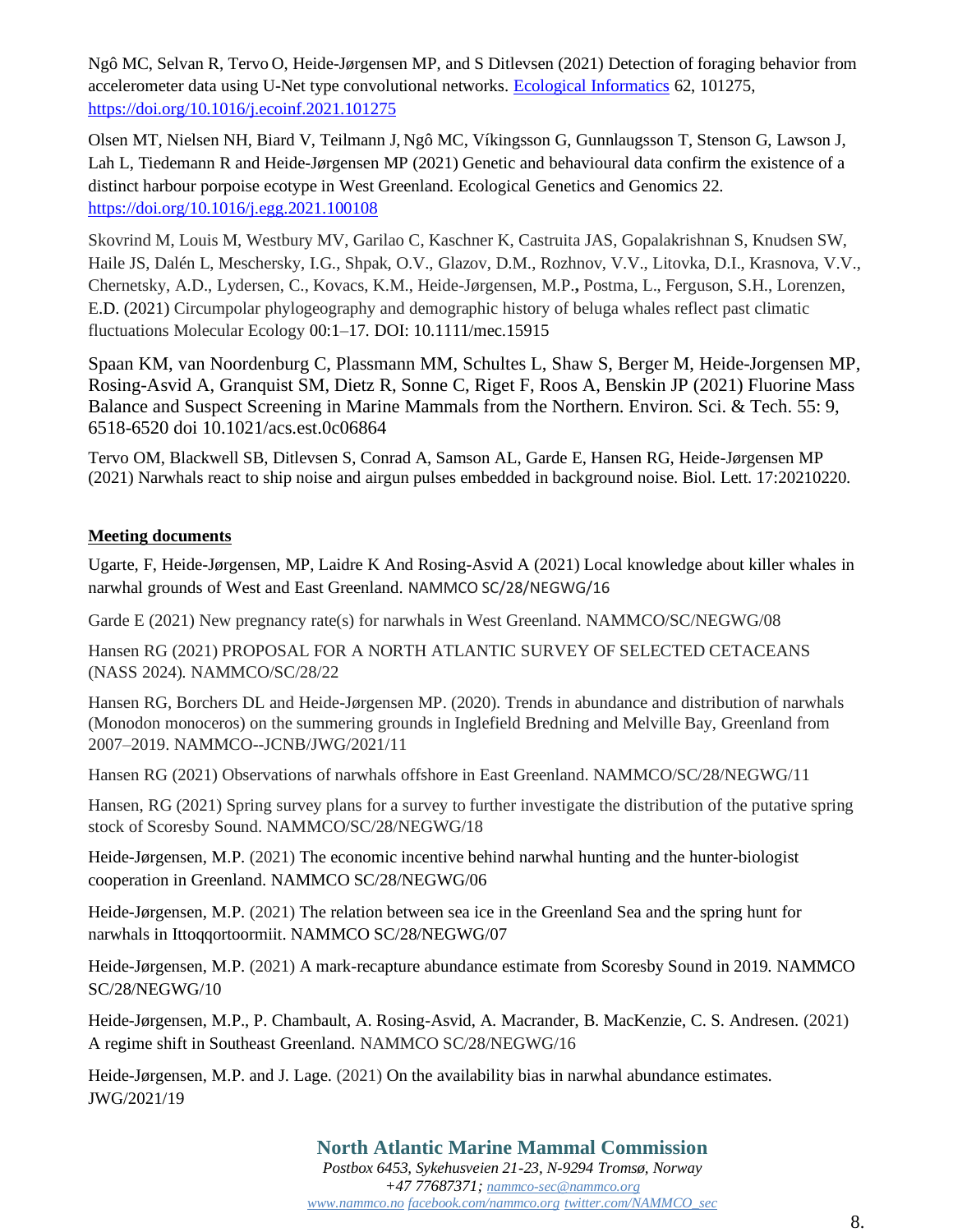Heide-Jørgensen, M.P., P. Chambault, A. Rosing-Asvid, A. Macrander, B. MacKenzie, C. S. Andresen. (2021) A regime shift in Southeast Greenland. JWG/2021/20

Hobbs RG, Heide-Jørgensen MP and Hansen  $RG - A$  principle based approach to setting management objectives for removals of small cetaceans and pinnipeds. NAMMCO/SC/28/10

Lydersen, C., M.P. Heide-Jørgensen, M.-A. Blanchet, and K. M. Kovacs (2021) Narwhal in north-east Greenland – observations, biopsies and satellite tagging (from helicopter). NAMMCO SC/28/NEGWG/05

Tervo O, Hansen RG (2021) Occurrence of beluga whales in East Greenland. NAMMCO**/**SC/28/NEGWG/12

Tervo O. and M.P. Heide-Jørgensen. (2021) Occurrence of narwhals at Hjørnedal field station in Scoresby Sound, East Greenland. NAMMCO/SC/28/NEGWG/13

Tervo O, Garde E, Hansen RG, Heide-Jørgensen MP (2021) Update on catch statistics for narwhals in East Greenland 2019-2021. SC/28/NEGWG/09.

Witting L (2021). Assessment of narwhals at Ittoqqortormiit – 2021. NAMMCO/SC/28/NEGWG/04

Witting L (2021) Assessment of narwhals at Kangerlussuaq – (2021) NAMMCO/SC/28/NEGWG/14

Witting L (2021) Assessment of narwhals around Tasiilaq – (2021) NAMMCO/SC/28/NEGWG/15

Witting L (2021) Meta-population model for narwhals in East Canada and West Greenland – 2021. NAMMCO--JCNB/JWG/2021/16

Witting L (2021) Demographic variation in narwhal population growth. NAMMCO--JCNB/2021/JWG/21

Witting L (2021) Demographic variation in the assessment of narwhals at Tasiilaq, East Greenland. NAMMCO-- JCNB/2021/JWG/22

Witting L (2021) Demographic variation in the assessment of narwhals at Ittoggortormiit, East Greenland. NAMMCO--JCNB/2021/JWG/23

Witting L (2021) Optimal meta-population removals for narwhals in East Canada and West Greenland – 2021. NAMMCO--JCNB/JWG/2021/24

## **Reports and other written documents**

Boertmann D, Ugarte F (2021) Important areas for marine mammals. In: Boertmann D, Blockley D,Mosbech A (2021) Greenland Sea – An updated Strategic Environmental Impact Assessment of Petroleum Activities. 2nd revised edition.Scientific reports from DCE Danish Centre for Environment and Energy No.375., pp 186 – 187. https://dce2.au.dk/pub/SR375.pdf

Born EW (2021) Walrus. In: Boertmann D, Blockley D,Mosbech A (2021) Greenland Sea – An updated Strategic Environmental Impact Assessment of Petroleum Activities. 2nd revised edition.Scientific reports from DCE Danish Centre for Environment and Energy No.375., pp 149 – 155. https://dce2.au.dk/pub/SR375.pdf

CAFF (2021). Circumpolar Biodiversity Monitoring Program: Marine Implementation Plan 2021 - 2024. Conservation of Arctic Flora and Fauna International Secretariat: Akureyri, Iceland.

Garde E, Hansen R, Tervo O, Witting L Ugarte F & Heide-Jørgensen (2021) Femårsplan for undersøgelser af narhvaler i Øst- og Vestgrønland. Notat til Naalakkersuisut fra d. 4. okt

GINR (2021) Cites non detriment findings for havpattedyr i Grønland 2020. Greenland Institute of Natural Resources. CITES Scientific Authority in Greenland. <https://natur.gl/raadgivning/cites/>

GINR (2021) Input til svarnotat angående forslag til Inatsisartut-beslutning om narhvaltællinger i Øst-grønland. Notat til Naalakkersuisut fra d. 2. nov.

Hansen R (2021) En milepæl på 1000 indsamlede vævsprøver [https://natur.gl/year/2021/en-milepael-paa-1000](https://natur.gl/year/2021/en-milepael-paa-1000-indsamlede-vaevsproever/) [indsamlede-vaevsproever/](https://natur.gl/year/2021/en-milepael-paa-1000-indsamlede-vaevsproever/)

> **North Atlantic Marine Mammal Commission** *Postbox 6453, Sykehusveien 21-23, N-9294 Tromsø, Norway +47 77687371; [nammco-sec@nammco.org](mailto:nammco-sec@nammco.org) [www.nammco.no](http://www.nammco.no/) [facebook.com/nammco.org](http://www.facebook.com/nammco.org) [twitter.com/NAMMCO\\_sec](https://twitter.com/NAMMCO_sec)*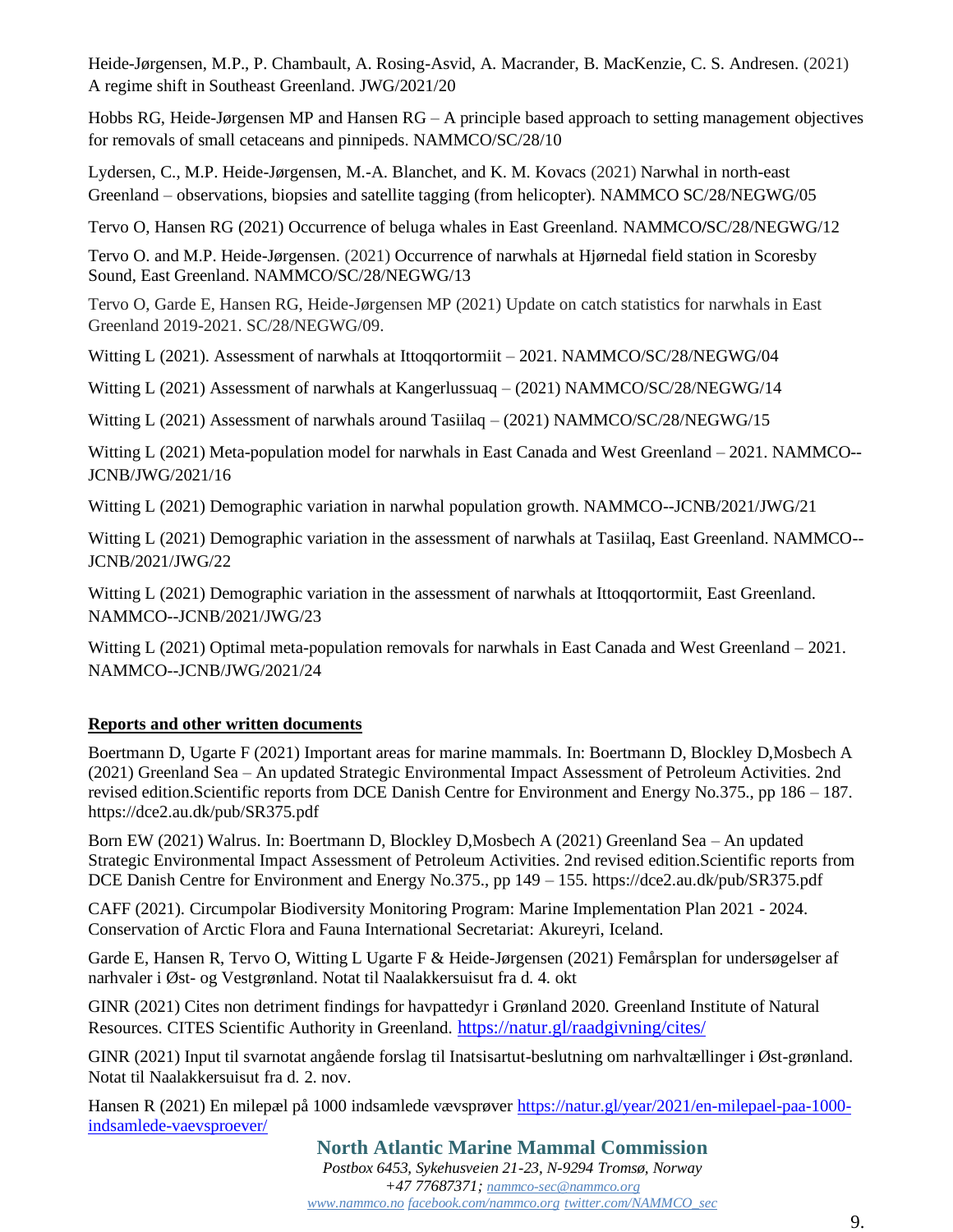Hansen R (2021) Høringssvar: hvalros bekendtgørelse. Notat til Naalakkersuisut fra d. 23. okt.

Heide-Jørgensen MP (2021) Jernmalm eller hvalrosser?<https://natur.gl/year/2021/jernmalm-eller-hvalrosser/>

Hornby CA, Scharffenberg KC, Melling H, Archambault P, Dawson K, Geoffroy M, Hamilton A, Henderson L, Hnatiuk Stewart S, Holm J, Hrenchuk C, Johansen KL, Johnson MW, Lacho C, Mosbech A, Myers PG, Nielsen N, Papakyriakou T, Remnant R, Ugarte F, Wang F, Worden E (2021). Biophysical and Ecological Overview of the North Water and Adjacent Areas. DFO Can. Sci. Advis. Sec. Res. Doc. 2021/078. v + 203 p.

Kovacs KM, Belikov S, Boveng P, Desportes G, Ferguson S, Hansen R, Laidre K, Stenson G, Thomas P, Ugarte F, Vongraven D (2021) 2021 State of the Arctic Marine Biodiversity Report (SAMBR) Update: Marine Mammals. Technical Report. Conservation of Arctic Flora and Fauna International Secretariat: Akureyri, Iceland.

Rosing-Asvid A (2021) Seals. In: Boertmann D, Blockley D,Mosbech A (2021) Greenland Sea – An updated Strategic Environmental Impact Assessment of Petroleum Activities. 2nd revised edition.Scientific reports from DCE Danish Centre for Environment and Energy No.375., pp 155 – 162.<https://dce2.au.dk/pub/SR375.pdf>

Simon M (2021) Forskere har for første gang kortlagt undervandsstøjen omkring Grønland. <https://natur.gl/year/2021/forskere-har-for-foerste-gang-kortlagt-undervandsstoejen-omkring-groenland/>

Tervo O, Heide-Jørgensen M (2021) Short term effects of seismic pulses in narwhals. In: Boertmann D, Blockley D,Mosbech A (2021) Greenland Sea – An updated Strategic Environmental Impact Assessment of Petroleum Activities. 2nd revised edition.Scientific reports from DCE Danish Centre for Environment and Energy No.375., pp 182.<https://dce2.au.dk/pub/SR375.pdf>

Tervo O (2021) Narhvalerne påvirkes kraftigt af menneskeskabt støj. [https://natur.gl/year/2021/narhvalerne](https://natur.gl/year/2021/narhvalerne-sensitivitet-overfor-lyd/)[sensitivitet-overfor-lyd/](https://natur.gl/year/2021/narhvalerne-sensitivitet-overfor-lyd/)

Ugarte F (2021) Myter og videnskabelig viden om spækhuggere i Grønland. Sermistiaq, December 21. <https://sermitsiaq.ag/node/234033>

Ugarte F (2021) Narhvaler under Greenland Science Week 2021. [https://natur.gl/year/2021/narhvaler-under](https://natur.gl/year/2021/narhvaler-under-greenland-science-week-2021/)[greenland-science-week-2021/](https://natur.gl/year/2021/narhvaler-under-greenland-science-week-2021/)

Ugarte F (2021) Vigtigt med mere viden om arktiske havpattedyr og havfugle [https://natur.gl/year/2021/vigtigt](https://natur.gl/year/2021/vigtigt-med-mere-viden-om-arktiske-havpattedyr-og-havfugle/)[med-mere-viden-om-arktiske-havpattedyr-og-havfugle/](https://natur.gl/year/2021/vigtigt-med-mere-viden-om-arktiske-havpattedyr-og-havfugle/)

Ugarte F (2021) Vinterhvalernes afhængighed af koldt vand. [https://natur.gl/year/2021/vinterhvalernes](https://natur.gl/year/2021/vinterhvalernes-afhaengighed-af-koldt-vand/)[afhaengighed-af-koldt-vand/](https://natur.gl/year/2021/vinterhvalernes-afhaengighed-af-koldt-vand/)

Ugarte F, in Boertmann D, Blockley D,Mosbech A (2021) Baleen Whales/ Toothed whales. In: Greenland Sea – An updated Strategic Environmental Impact Assessment of Petroleum Activities. 2nd revised edition.Scientific reports from DCE Danish Centre for Environment and Energy No.375., pp 162 - 174 / pp 174 - 186 <https://dce2.au.dk/pub/SR375.pdf>

Ugarte F (2021) Bidrag til svar på spørgsmål fra Inatsisartut angående krav om deltagelse af fangere i optælling af fangstdyr. Notat til Naalakkersuisut fra d. 4. okt.

Ugarte F (2021) Oversigt over narhvalundersøgelser i Østgrønland. Notat til Naalakkersuisut fra d. 18. aug.

Ugarte F (2021) Høringssvar: Kvoter for hvidhvaler og narhvaler i 2022. Notat til Naalakkersuisut fra d. 18. aug.

Ugarte F & Heide-Jørgensen MP (2021) Høringssvar: Kvoter for hvidhvaler og narhvaler i 2022. Notat til Naalakkersuisut fra d. 18. aug.

Ugarte F (2021) Overblik over rådgivning, kvoter og fangster for narhvaler i Vestgrønland. Notat til Naalakkersuisut fra d. 1. okt.

Witting L & Ugarte F (2021) Baggrundsinformation om narhvaltællinger. Notat til Naalakkersuisut fra d. 2. nov.